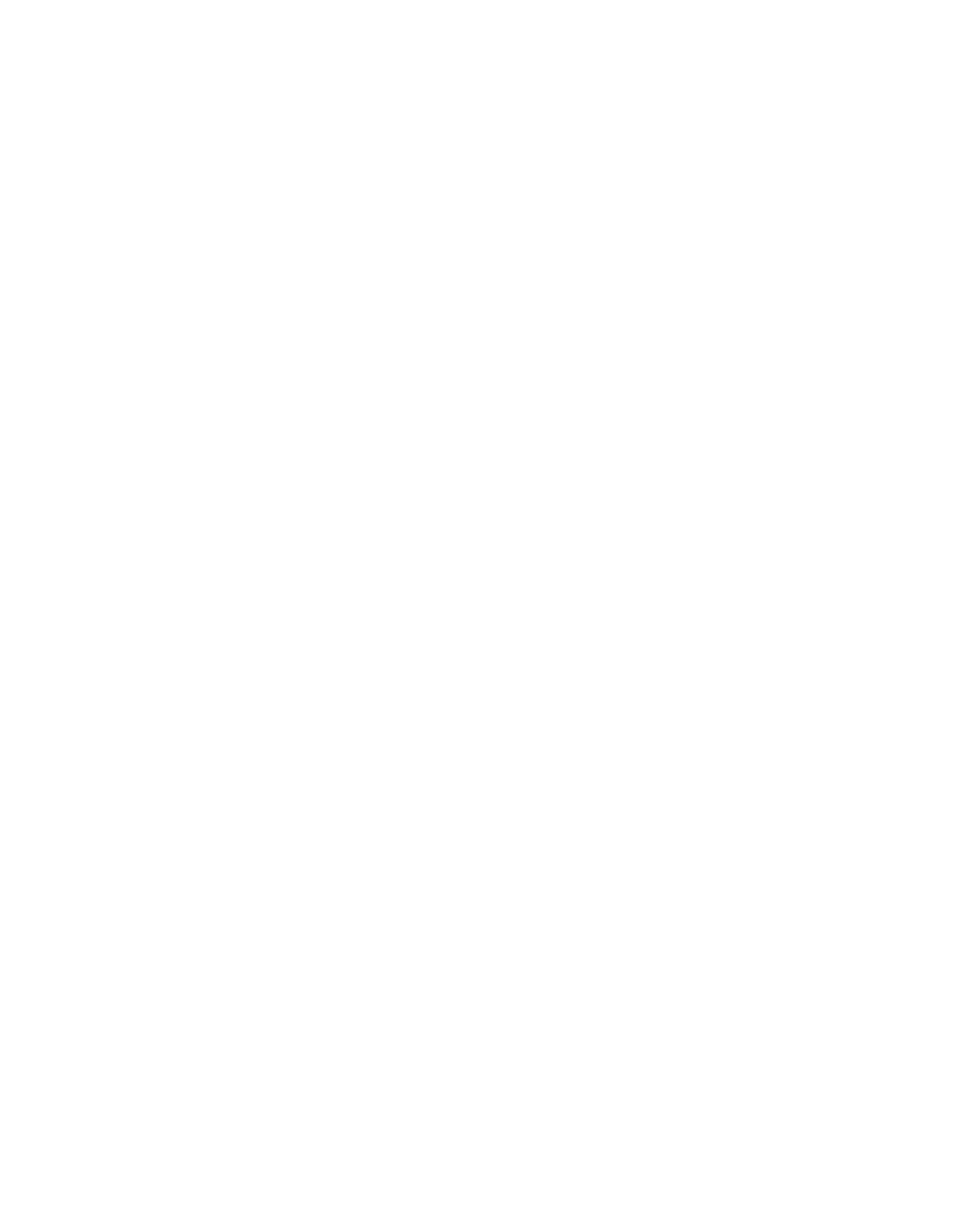## PROVINCE OF QUEBEC VILLAGE OF SENNEVILLE

BY-LAW Nº 450

BUILDING BY-LAW

NOTICE OF MOTION: MAY 26, 2014 ADOPTION: JULY 21, 2014 COMING INTO FORCE: NOVEMBER 10, 2014

| <b>By-Law Modifications</b> |                   |  |  |
|-----------------------------|-------------------|--|--|
| By-law number               | Coming into force |  |  |
| 450-1                       | 2 JUILLET 2015    |  |  |
| 450-2                       | 30 SEPTEMBRE 2015 |  |  |
|                             |                   |  |  |
|                             |                   |  |  |
|                             |                   |  |  |
|                             |                   |  |  |
|                             |                   |  |  |
|                             |                   |  |  |
|                             |                   |  |  |
|                             |                   |  |  |

**THE MUNICIPAL COUNCIL DECREES THE FOLLOWING:**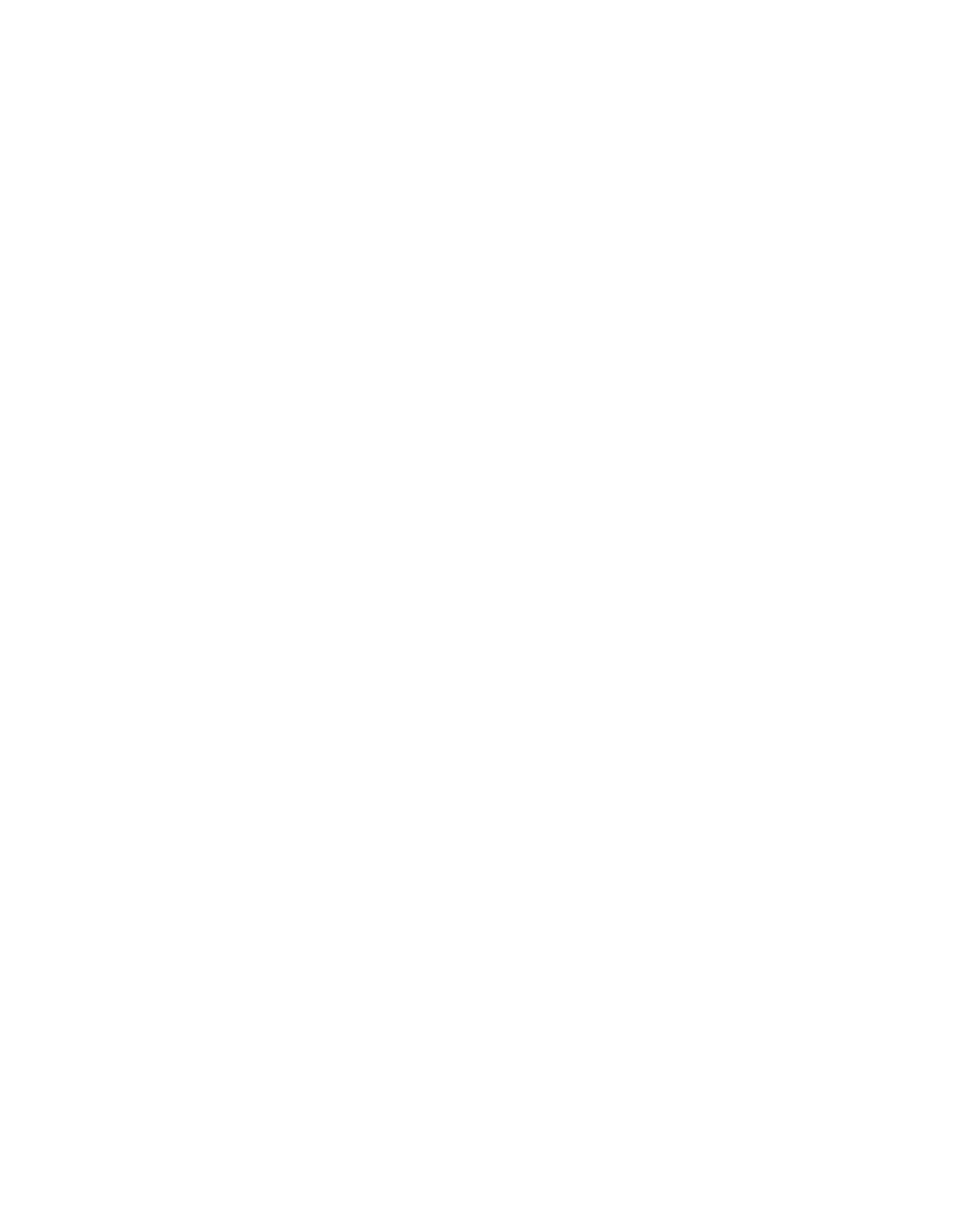

**TABLE OF CONTENTS**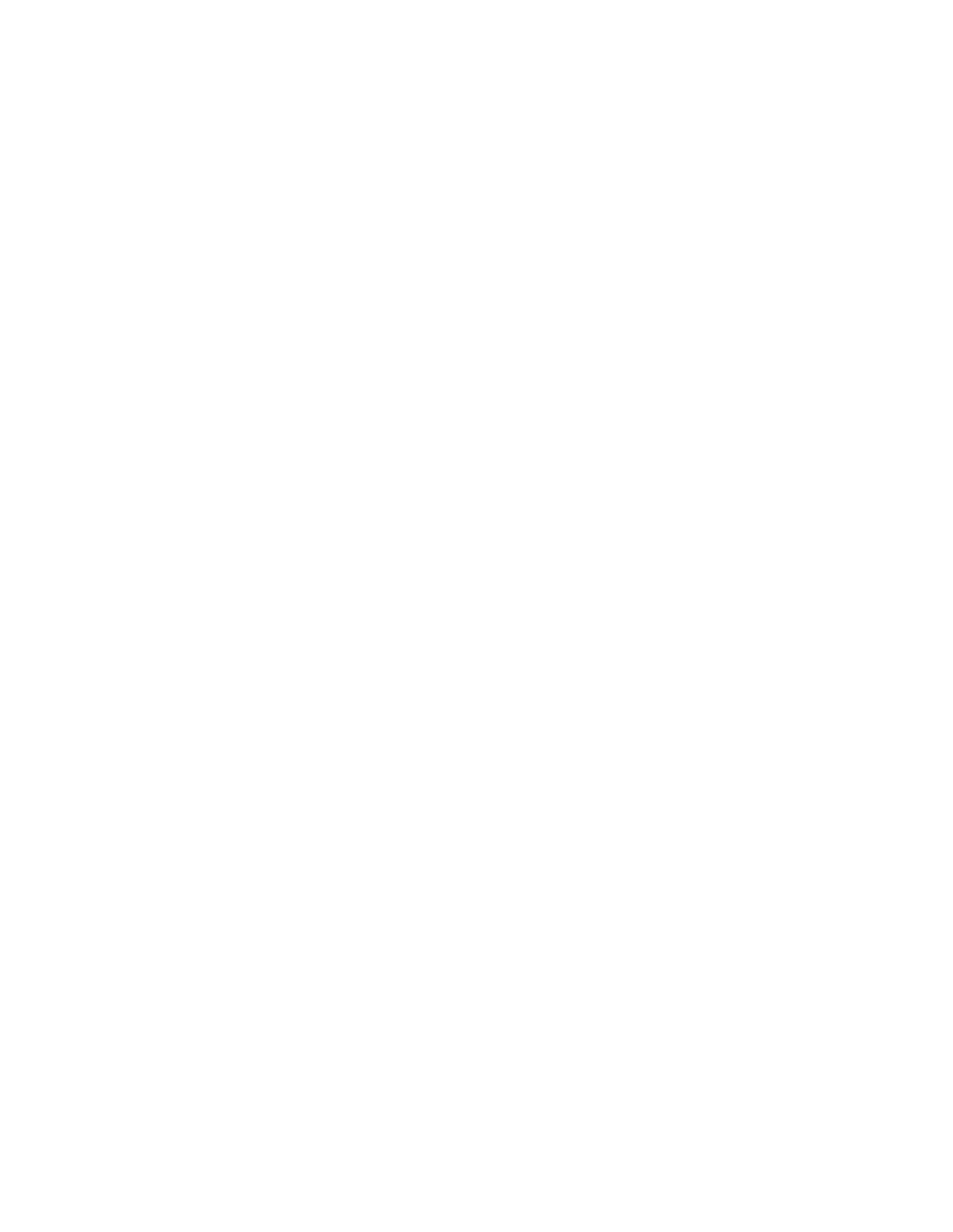## TABLE OF CONTENTS

# TABLE OF CONTENTS

| Division 1.1:                                                                                                                                       |                                                                                                                                                            |
|-----------------------------------------------------------------------------------------------------------------------------------------------------|------------------------------------------------------------------------------------------------------------------------------------------------------------|
| 1.1.1<br>1.1.2                                                                                                                                      |                                                                                                                                                            |
| 1.1.3                                                                                                                                               |                                                                                                                                                            |
| 1.1.4<br>1.1.5                                                                                                                                      |                                                                                                                                                            |
|                                                                                                                                                     |                                                                                                                                                            |
| Division 1.2:                                                                                                                                       |                                                                                                                                                            |
| 1.2.1                                                                                                                                               |                                                                                                                                                            |
| 1.2.2<br>1.2.3                                                                                                                                      |                                                                                                                                                            |
| 1.2.4                                                                                                                                               | Provisions relating to non-conforming structures protected by acquired rights4                                                                             |
| Division 1.3:                                                                                                                                       |                                                                                                                                                            |
|                                                                                                                                                     |                                                                                                                                                            |
| 1.3.1<br>1.3.2                                                                                                                                      |                                                                                                                                                            |
| 1.3.3                                                                                                                                               |                                                                                                                                                            |
|                                                                                                                                                     |                                                                                                                                                            |
|                                                                                                                                                     |                                                                                                                                                            |
|                                                                                                                                                     |                                                                                                                                                            |
| Division 2.1:                                                                                                                                       |                                                                                                                                                            |
|                                                                                                                                                     |                                                                                                                                                            |
|                                                                                                                                                     |                                                                                                                                                            |
|                                                                                                                                                     |                                                                                                                                                            |
|                                                                                                                                                     |                                                                                                                                                            |
|                                                                                                                                                     |                                                                                                                                                            |
|                                                                                                                                                     |                                                                                                                                                            |
|                                                                                                                                                     |                                                                                                                                                            |
|                                                                                                                                                     |                                                                                                                                                            |
|                                                                                                                                                     |                                                                                                                                                            |
|                                                                                                                                                     |                                                                                                                                                            |
|                                                                                                                                                     |                                                                                                                                                            |
|                                                                                                                                                     |                                                                                                                                                            |
|                                                                                                                                                     |                                                                                                                                                            |
| 2.1.1<br>2.1.2<br>2.1.3<br>2.1.4<br>2.1.5<br>2.1.6<br>2.1.7<br>2.1.8<br>Division 2.2:<br>2.2.1<br>2.2.2<br>2.2.3<br>2.2.4<br>Division 2.3:<br>2.3.1 |                                                                                                                                                            |
|                                                                                                                                                     |                                                                                                                                                            |
|                                                                                                                                                     |                                                                                                                                                            |
| 2.3.2<br>2.3.3<br>Division 2.4:                                                                                                                     | Provisions Relating to Fortification and Protection Elements of a Structure 13<br>Provisions Relating to the Responsibilities of the Applicant and Owner15 |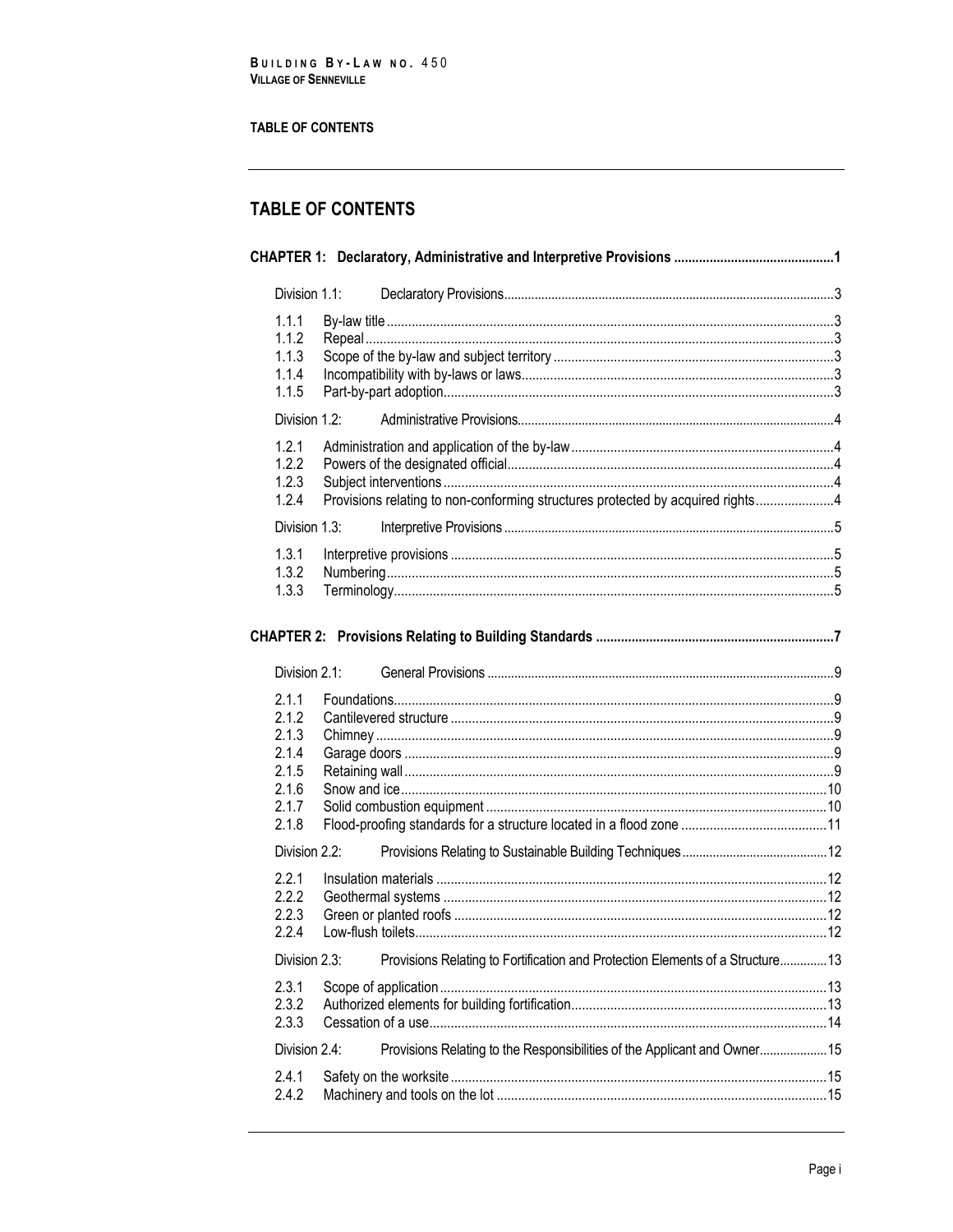## TABLE OF CONTENTS

| 2.4.3 |                                                                                    |  |
|-------|------------------------------------------------------------------------------------|--|
| 244   |                                                                                    |  |
| 2.4.5 |                                                                                    |  |
| 246   |                                                                                    |  |
|       | Division 2.5: Provisions Relating to Dangerous, Incomplete or Burnt Structures  17 |  |
| 2.5.1 |                                                                                    |  |
| 252   |                                                                                    |  |
| 2.5.3 |                                                                                    |  |
| 2.5.4 |                                                                                    |  |
|       |                                                                                    |  |
|       | Division 3.1:                                                                      |  |
| 3.1.1 |                                                                                    |  |
| 3.1.2 |                                                                                    |  |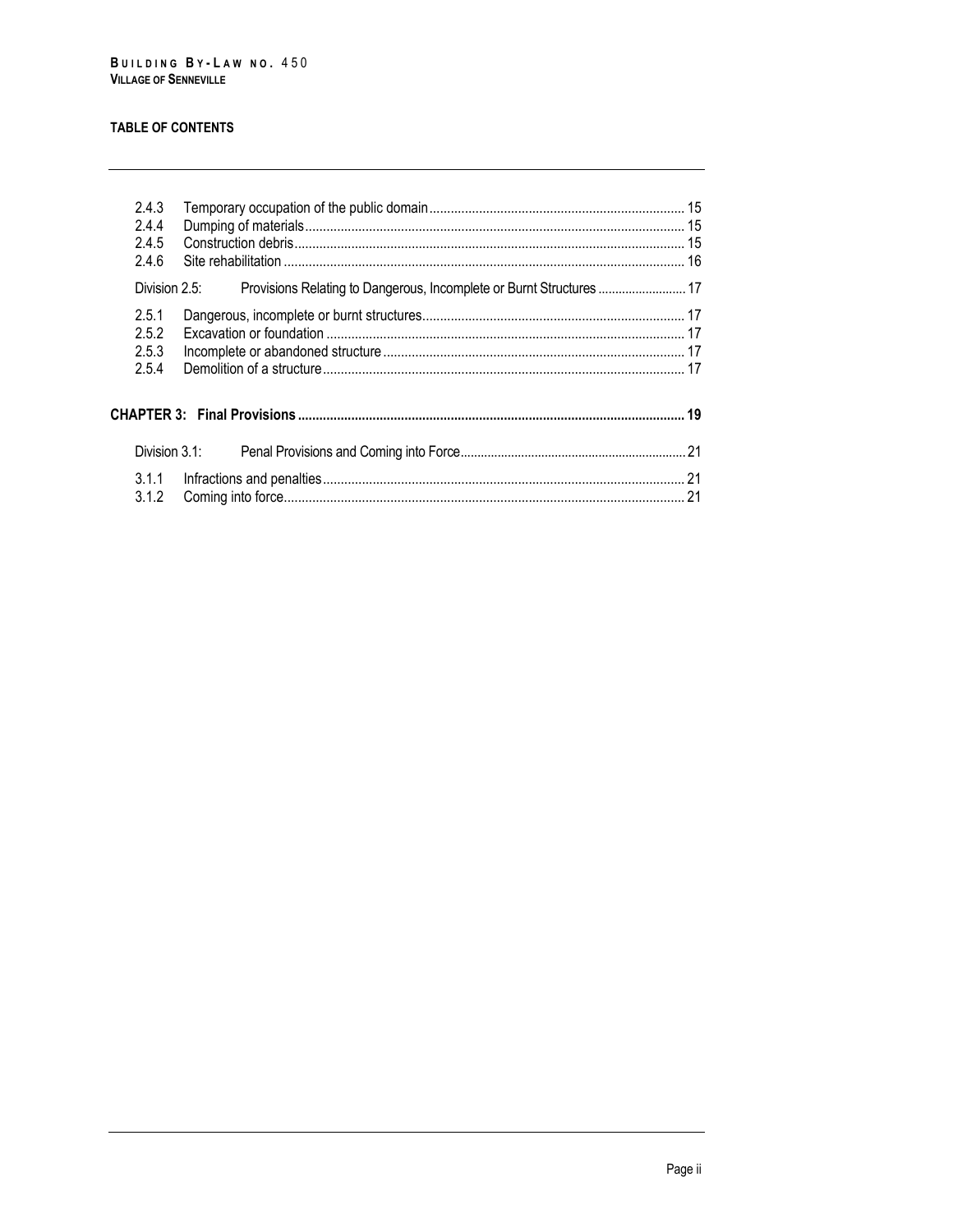

<span id="page-8-0"></span>**CHAPTER 1:**

**Declaratory, Administrative and Interpretive Provisions**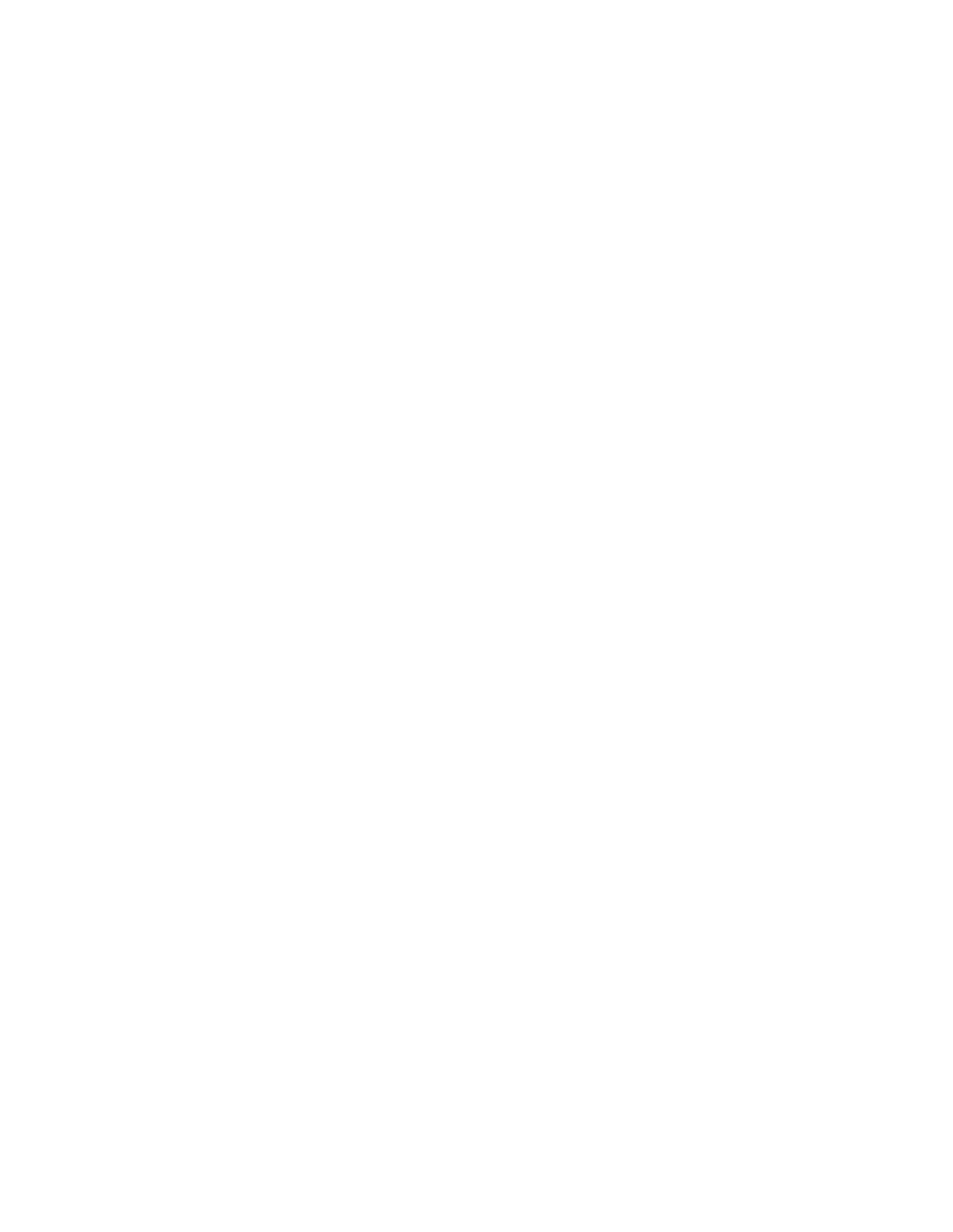**Chapter 1 Declaratory, Administrative and Interpretive Provisions**

## <span id="page-10-0"></span>**Division 1.1: Declaratory Provisions**

### <span id="page-10-1"></span>**1.1.1 By-law title**

<span id="page-10-2"></span>This by-law bears the title *« Building By-Law »* and carries the number 450.

### **1.1.2 Repeal**

The present by-law repeals by-law number 310, entitled *« Construction By-Law »*, as modified by its amendments and any other incompatible provision in another by-law in force.

This repeal does not affect permits and certificates legally issued under the authority of the repealed bylaw, nor the acquired rights existing prior to the coming into force of the present by-law.

### <span id="page-10-3"></span>**1.1.3 Scope of the by-law and subject territory**

The present by-law, of which the provisions are imposed on all persons, applies to the whole territory of the Village of Senneville.

### <span id="page-10-4"></span>**1.1.4 Incompatibility with by-laws or laws**

Conforming to the present by-law does not absolve the obligation to comply to the laws or by-laws of the provincial or federal government as well as to any other applicable municipal by-law.

### <span id="page-10-5"></span>**1.1.5 Part-by-part adoption**

The municipal Council of Village of Senneville hereby declares that it is adopting the present by-law, chapter by chapter, division by division and section by section, paragraph by paragraph and subparagraph by sub-paragraph, so that if a part of the present by-law were to be declared null and void by a tribunal, such a decision would have no effect on the other parts of the by-law, except in cases where the significance and scope of the by-law or of one of its provisions should be altered or modified as a result.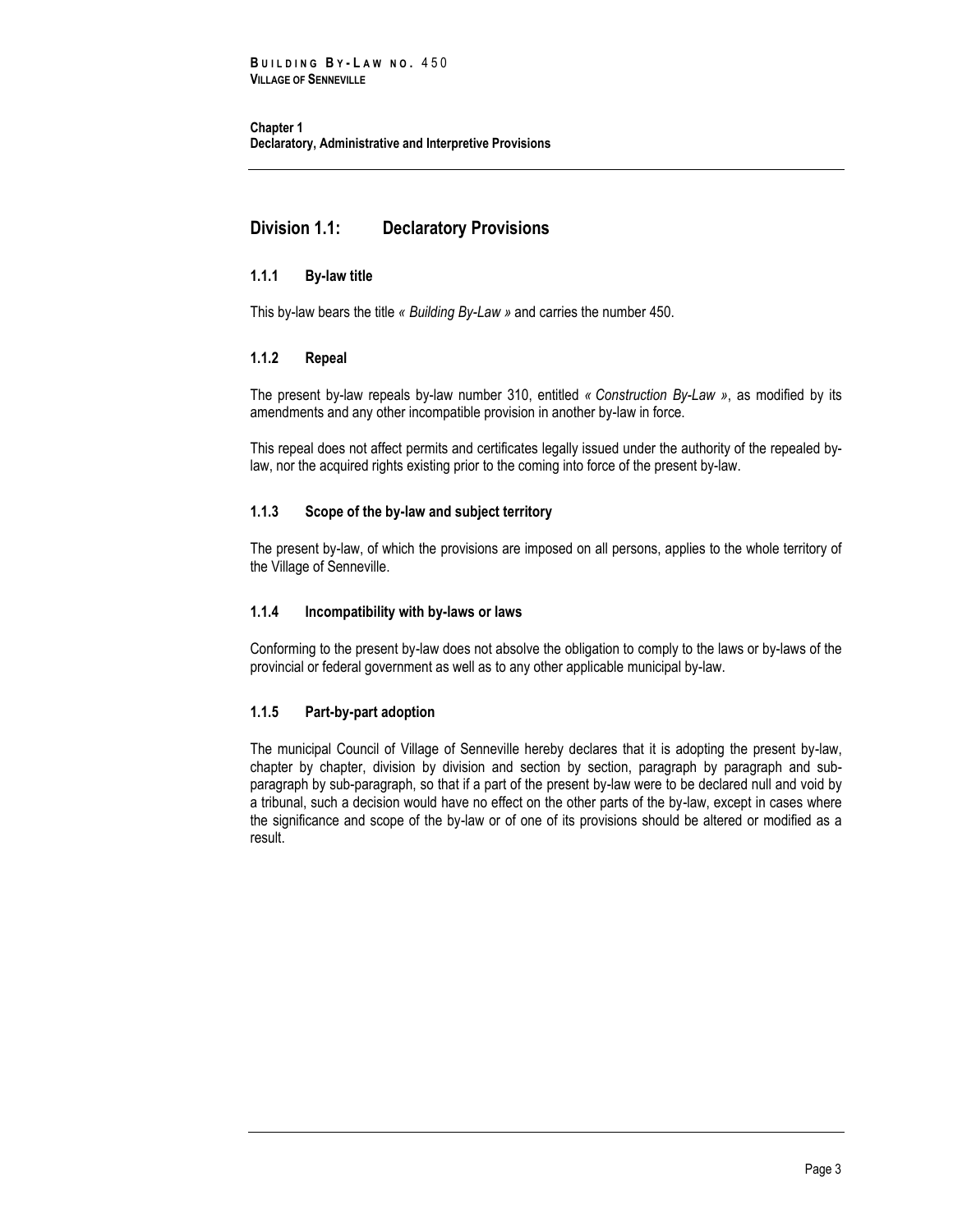# <span id="page-11-0"></span>**Division 1.2: Administrative Provisions**

### <span id="page-11-1"></span>**1.2.1 Administration and application of the by-law**

The administration and application of the present by-law are entrusted to any person nominated as a « designated official », by a resolution of the Municipal Council.

### <span id="page-11-2"></span>**1.2.2 Powers of the designated official**

<span id="page-11-3"></span>The powers of the designated official are stated in the *Permits and Certificates By-Law.*

### **1.2.3 Subject interventions**

The following interventions are subject to the present by-law:

- 1. The erection, demolition, repair, extension, displacement, addition of a structure or part of a structure;
- 2. The use or change in use of the structure;
- 3. Any other work on a lot or structure shall be carried out in conformity with the standards of the present by-law.

The terms and conditions of permit and certificate issuance are defined in the *Permits and Certificates By-Law.*

### <span id="page-11-4"></span>**1.2.4 Provisions relating to non-conforming structures protected by acquired rights**

The provisions relating to non-conforming structures protected by acquired rights are stated in the *Zoning By-Law.*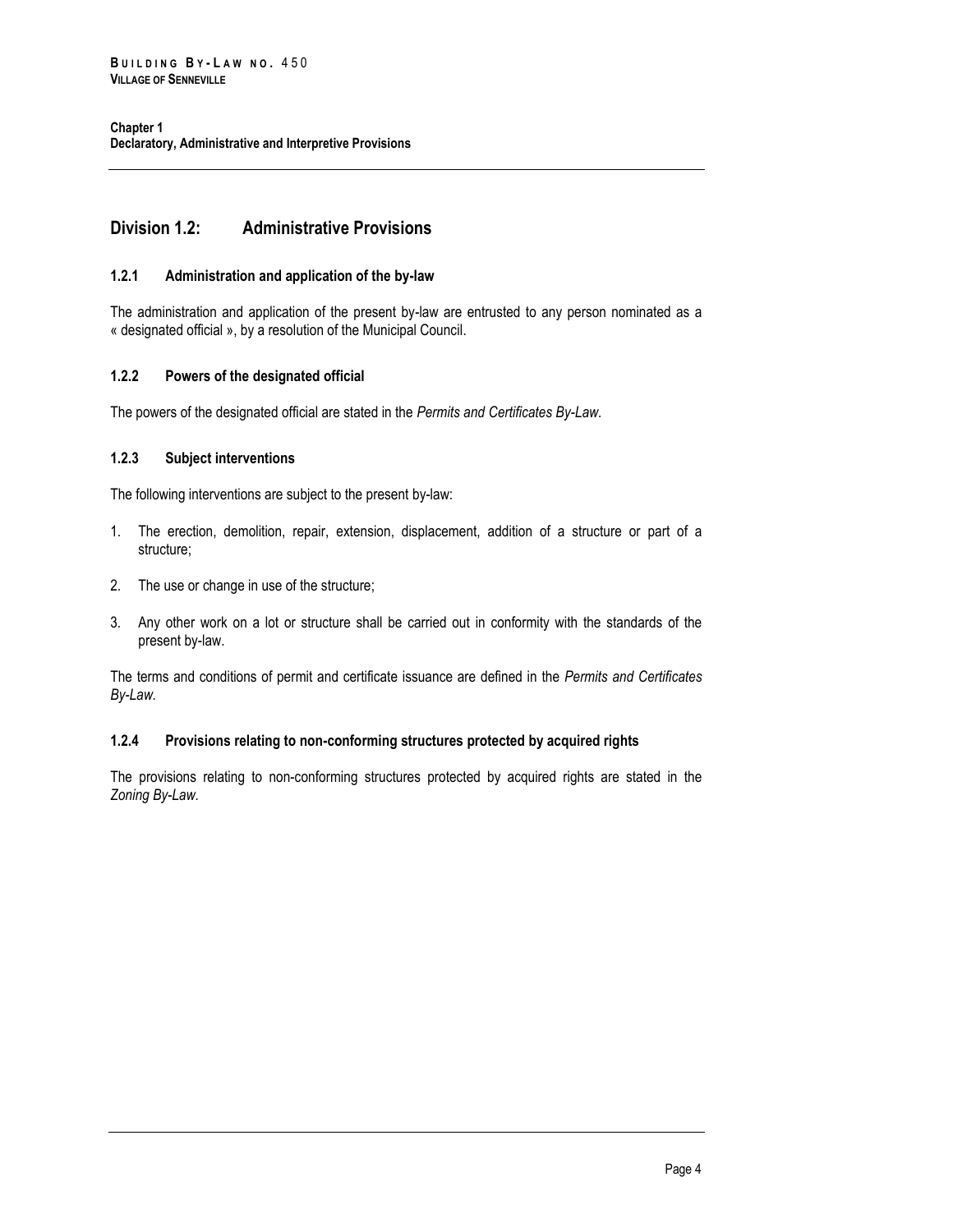**Chapter 1 Declaratory, Administrative and Interpretive Provisions**

## <span id="page-12-0"></span>**Division 1.3: Interpretive Provisions**

### <span id="page-12-1"></span>**1.3.1 Interpretive provisions**

When two standards or provisions of the present by-law apply to a use, building, lot or any other object governed by the present by-law, the following rules apply:

- 1. A specific standard or provision prevails over a general provision;
- 2. The most restrictive provision prevails.

Unless the context specifies otherwise, it is understood that:

- 1. The use of the words « MUST » and « SHALL » implies an absolute obligation;
- 2. The use of the verb « CAN » implies a non-obligatory option, except in the expression « CANNOT » which means « MUST NOT »;
- 3. The word « WHOMEVER » includes individuals and corporations.

The Table of Contents and the chapter titles, the divisions and the sections of the present by-law are provided to improve the text's readability. In the case of contradiction between the text and the concerned title(s) in the Table of Contents, the text prevails.

Plans, appendices, tables, graphics, and symbols and all forms of expression contained in the present by-law aside from the text, are an integral part of the by-law for all legal purposes.

The dimensions, areas and other measures stated in the by-law are expressed under the International System of units.

### <span id="page-12-2"></span>**1.3.2 Numbering**

The numbering method used in this by-law is the following (when the section's text does not contain numbering related to a paragraph or sub-paragraph, it is referred to as an indented line):

- 1. Chapter
- 1.1 Division
- 1.1.1 Section
	- Indented
		- 1. Paragraph
			- a) Sub-paragraph

### <span id="page-12-3"></span>**1.3.3 Terminology**

Unless there is an explicit indication of the contrary or unless the context indicates otherwise, the expressions, terms and words have the meaning and application attributed to them in the *Permits and Certificates By-Law.*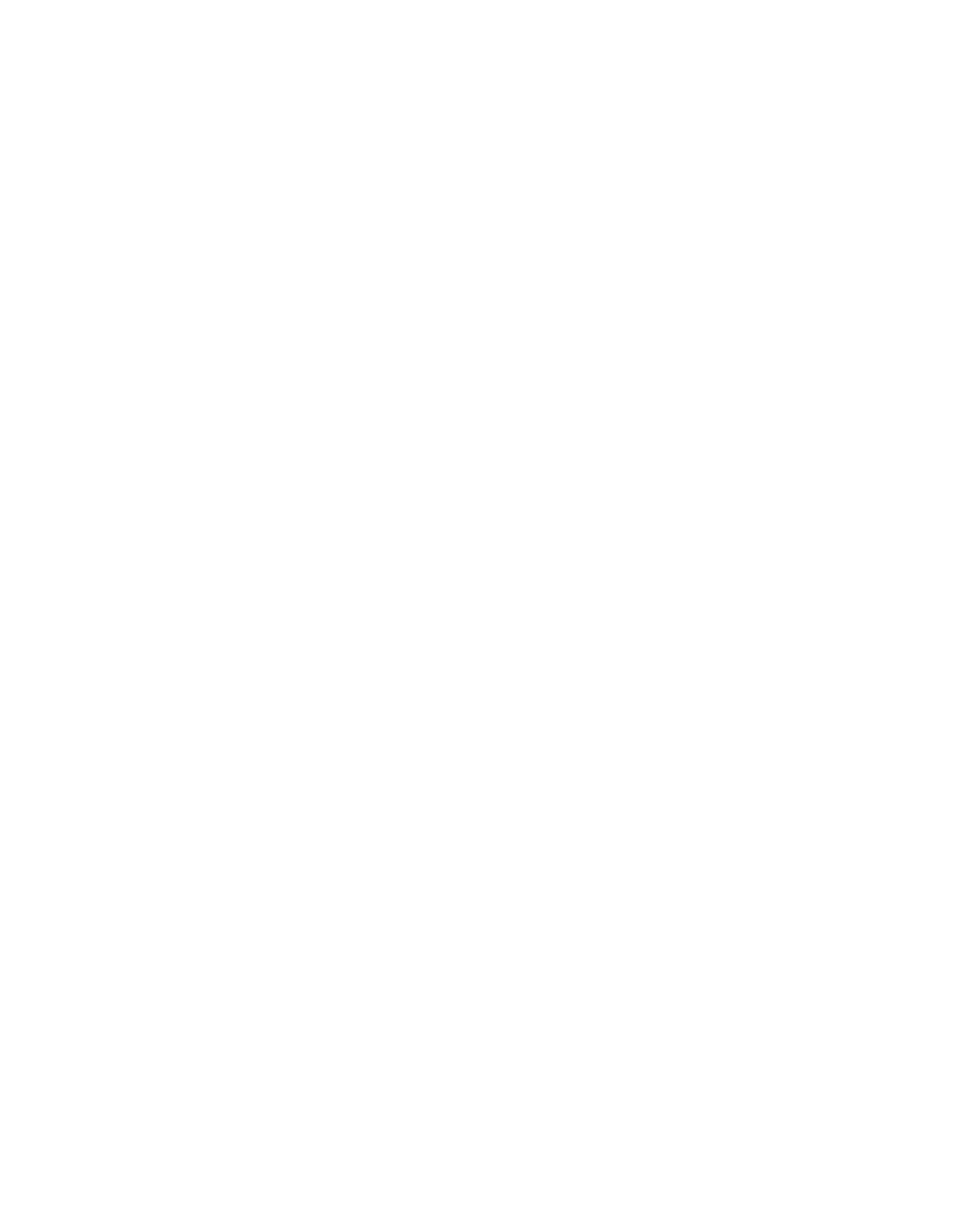

<span id="page-14-0"></span>**CHAPTER 2:**

<span id="page-14-1"></span>**Provisions Relating to Building Standards**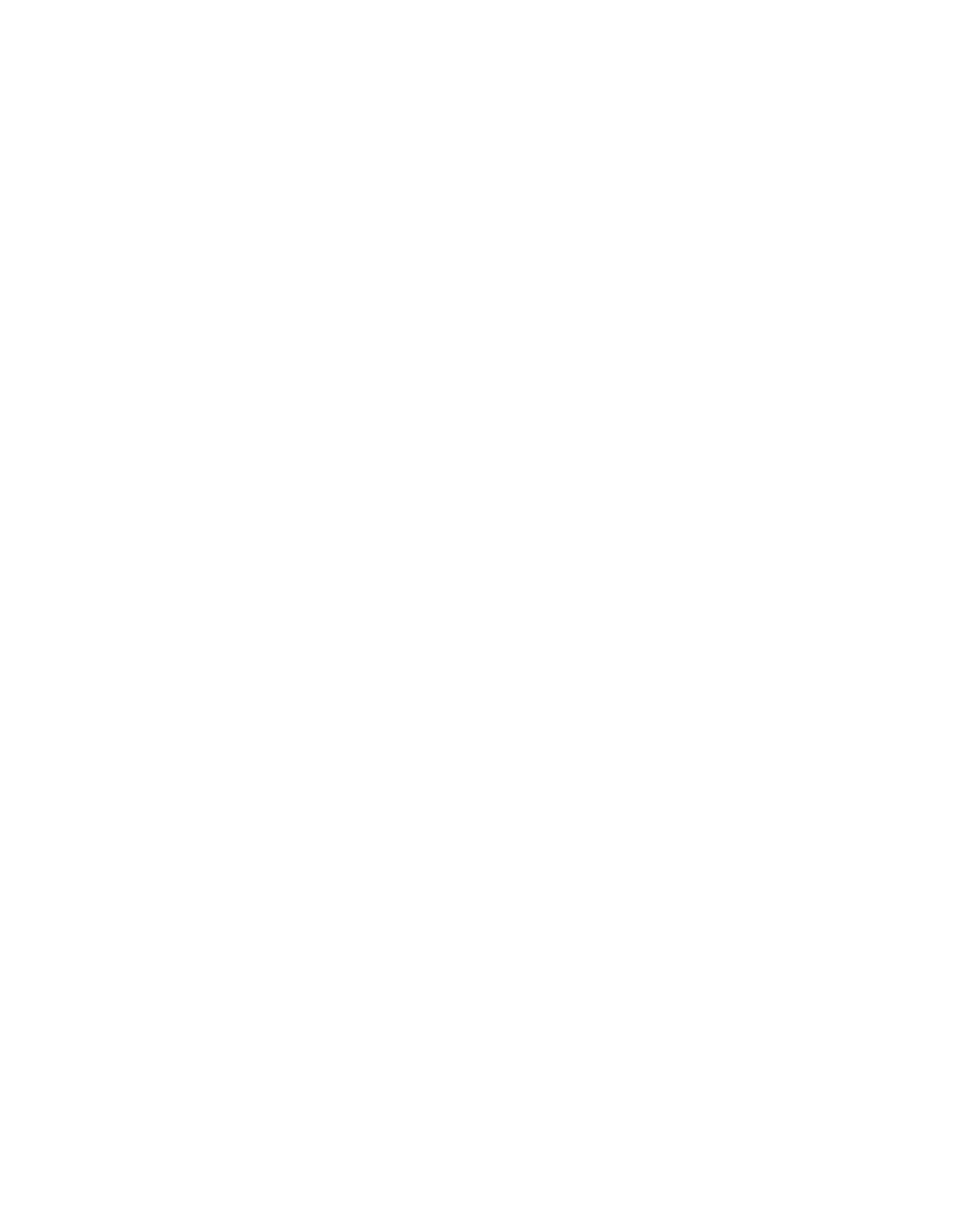# <span id="page-16-0"></span>**Division 2.1: General Provisions**

## <span id="page-16-1"></span>**2.1.1 Foundations**

Main buildings, including their extensions and attached private garages, must be built on foundations.

Accessory buildings with an area greater than 50 square meters must be built on a concrete slab or a foundation.

Foundations must be continuous and made of monolithic concrete poured on site. Concrete block foundations are prohibited.

### <span id="page-16-2"></span>**2.1.2 Cantilevered structure**

Cantilevered structures are authorized on the following conditions:

- 1. The maximum depth of the structure, measured perpendicularly from the plane of the concerned facade resting on the foundation, is set at 2.5 meters;
- 2. When the depth of the cantilevered structure, measured perpendicularly from the plane of the concerned facade resting on the foundation, is greater than 1.5 meters, justification attesting the structural capacity of the building must be included;
- 3. Cantilevered structures shall not encroach into the setbacks.

### <span id="page-16-3"></span>**2.1.3 Chimney**

Any chimney or smoke conduit projecting from the exterior wall of a structure shall be protected with an exterior cladding material that is authorized in the *Zoning By-Law.*

### <span id="page-16-4"></span>**2.1.4 Garage doors**

For buildings with a residential main use, electric garage doors shall be equipped with a reversing mechanism in the case where the door encounters an object or resistance before the complete closing.

### <span id="page-16-5"></span>**2.1.5 Retaining wall**

When the height of a retaining wall is equal to or greater than 1.8 meters measured from average grade, the plans must be prepared by a member of the *Ordre des ingénieurs du Québec* confirming the capacity and solidity of the retaining wall. A fence must be installed above the wall when the height of the retaining wall is equal to or greater than 1.8 meters, in conformity with the *Zoning By-Law.*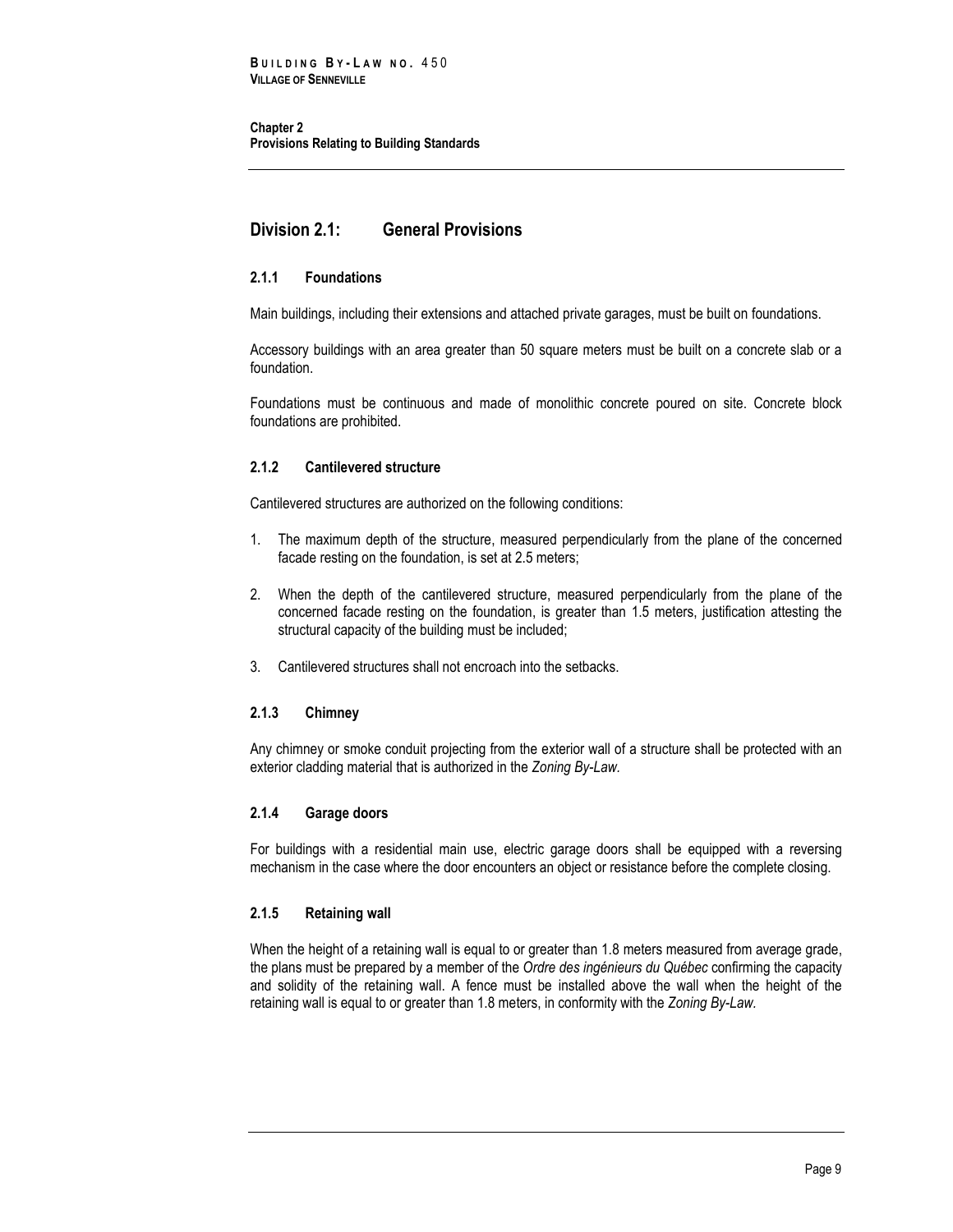### <span id="page-17-0"></span>**2.1.6 Snow and ice**

Any main building with a roof having a slope that is greater than 12/12, with the exception of a roof clad with asphalt shingles, must be equipped with a snow guard attached to the wall or roof as to prevent ice or snow from falling.

When the accumulation of snow or ice on the roof of a building can become a danger to the public, the owner shall take the necessary means to remove this snow or ice.

### <span id="page-17-1"></span>**2.1.7 Solid combustion equipment**

The indoor or outdoor installation of any equipment or fireplace using solid fuel is prohibited. Solid fuel is any solid matter that can be used to fuel a fire.

In the case of an existing structure having solid combustion equipment as of April 25<sup>th</sup>, 2012, the owner must remove the equipment or replace it with a pellet fireplace certified by EPA or CAN/CSA-B415.1, or solid combustion equipment with an EPA rating certifying the emission of fine particles per fireplace is less than 2.5 grams per hour. A certificate of conformity issued by the installer or by a certified expert shall be submitted to the designated official. The timeframe to comply with the present paragraph is set at 5 years, starting from April 25th, 2012.

The present section does not apply to indoor open flame fireplaces used occasionally and barbecues.

Notwithstanding the prohibition hereinabove stipulated, masonry heaters are authorized. The plans submitted with the request for authorization must attest to the compliance of the masonry heater to the present definition. The heater mason must be a member of the Masonry Heaters Association of North America (MHA) and a certificate of compliance must be delivered by the mason at the end of the construction work. »

For the purposes of the present section, a masonry heater is a site-built or site-assembled, solid-fueled heating device constructed mainly of masonry materials in which the heat from intermittent fires burned rapidly in its firebox is stored in its massive structure for slow release to the building. It is a device designed to generate an intense and complete combustion of the wood, to store a maximum of heat from the combustion, and to release this heat mainly by radiation and, in a smaller percentage, by convection, over a period of up to 24 hours and more. Specifically, following the definition established by the Masonry Association of North America (MHA), a masonry heater must meet the following minimum requirements:

- 1. A mass of at least 800 kg (1760 lbs.);
- 2. Tight fitting doors that are closed during the burn cycle;
- 3. The external surface of the masonry heater, except immediately surrounding the fuel loading door(s), does not exceed 230 F. (110 C.);
- 4. An overall average wall thickness not exceeding 250 mm (10 in.).

\_\_\_\_\_\_\_\_\_\_\_\_\_\_\_\_\_\_\_\_\_\_\_\_\_\_\_\_\_\_\_\_\_\_\_\_\_\_\_\_\_\_\_\_\_\_\_\_\_\_\_\_ Modified by Bylaw no. 451-2 in force on September 30, 2015.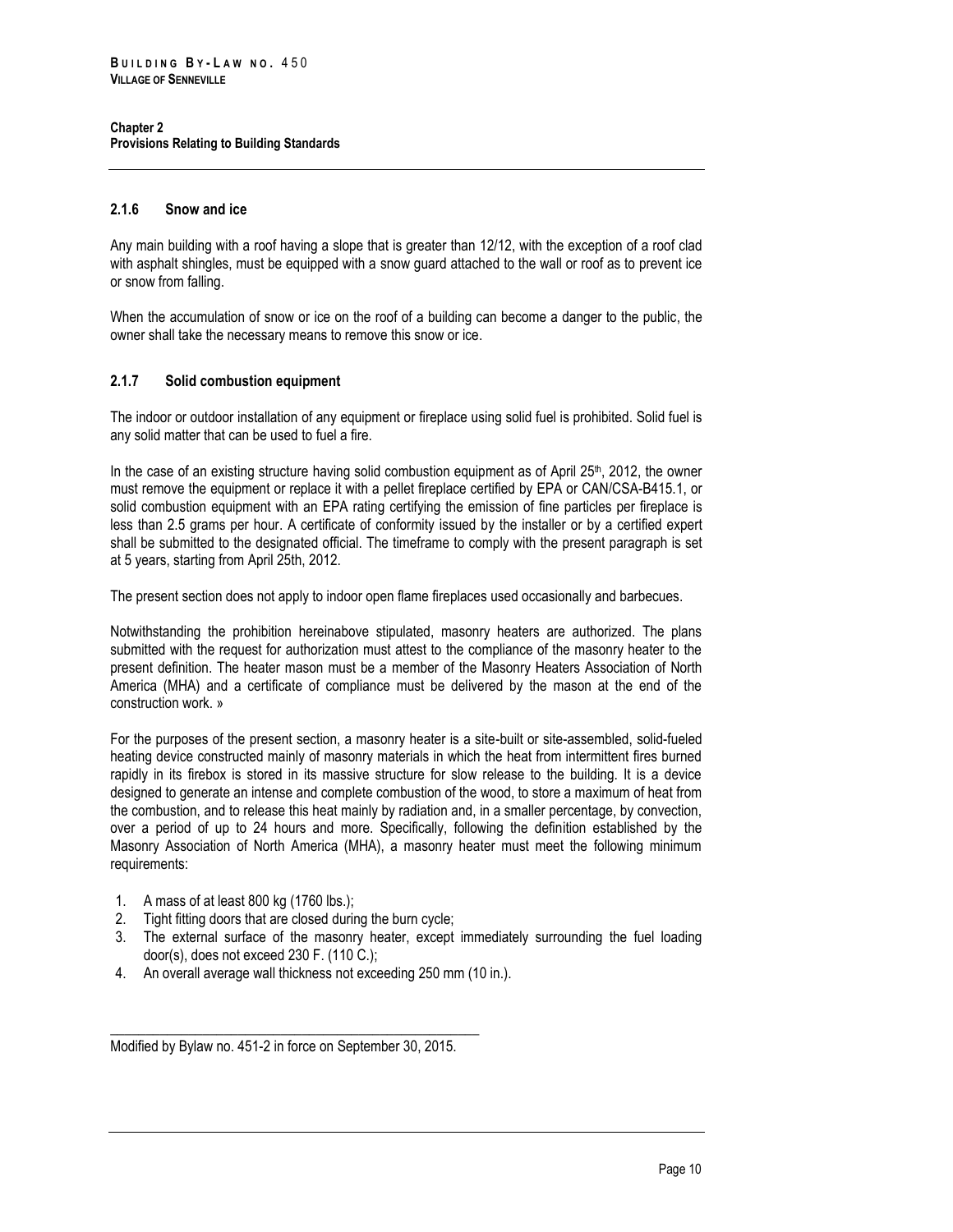### <span id="page-18-0"></span>**2.1.8 Flood-proofing standards for a structure located in a flood zone**

When the standards contained in the *Zoning By-Law* include the obligation to apply flood-proofing measures to certain projects that could be located in a high-velocity or low-velocity zone, the following standards apply:

- 1. No opening (window, vent, door, garage, etc.) shall be accessible by the waters within the 100-year flood zone;
- 2. No ground floor shall be accessible by the waters within the 100-year flood zone;
- 3. No concrete block foundation (or equivalent) shall be accessible by the waters within the 100-year flood zone;
- 4. Evacuation drains must be equipped with back-water valves;
- 5. For all structures or parts of structures within the 100-year flood zone, a report must be prepared by a qualified member of a professional order, demonstrating the structure's capacity to resist waters reaching the said high-watermark, including calculations relating to:
	- a) Waterproofing;
	- b) Structure stability;
	- c) The necessary rebar;
	- d) The pumping capacity to evacuate infiltrated water;
	- e) The concrete's resistance to compression and tension.

The professional must issue a certificate attesting that the flood-proofing project he/she has reviewed follows good engineering practice and that it confers adequate protection against a 100 year flood event. He/she must also demonstrate the conformity of the project with the requirements stated in the preceding sub-paragraphs.

6. In the case of backfilling required for the immunization of authorized structures and constructions, backfilling shall be limited to immediate protection around the concerned structures or constructions and not extended to the entire lot on which the works will take place. The average slope, measured from the top to the base of the fill adjacent to the protected structures or constructions to its base, shall not be less than 33 1/3 % (1 vertical: 3 horizontal ratio).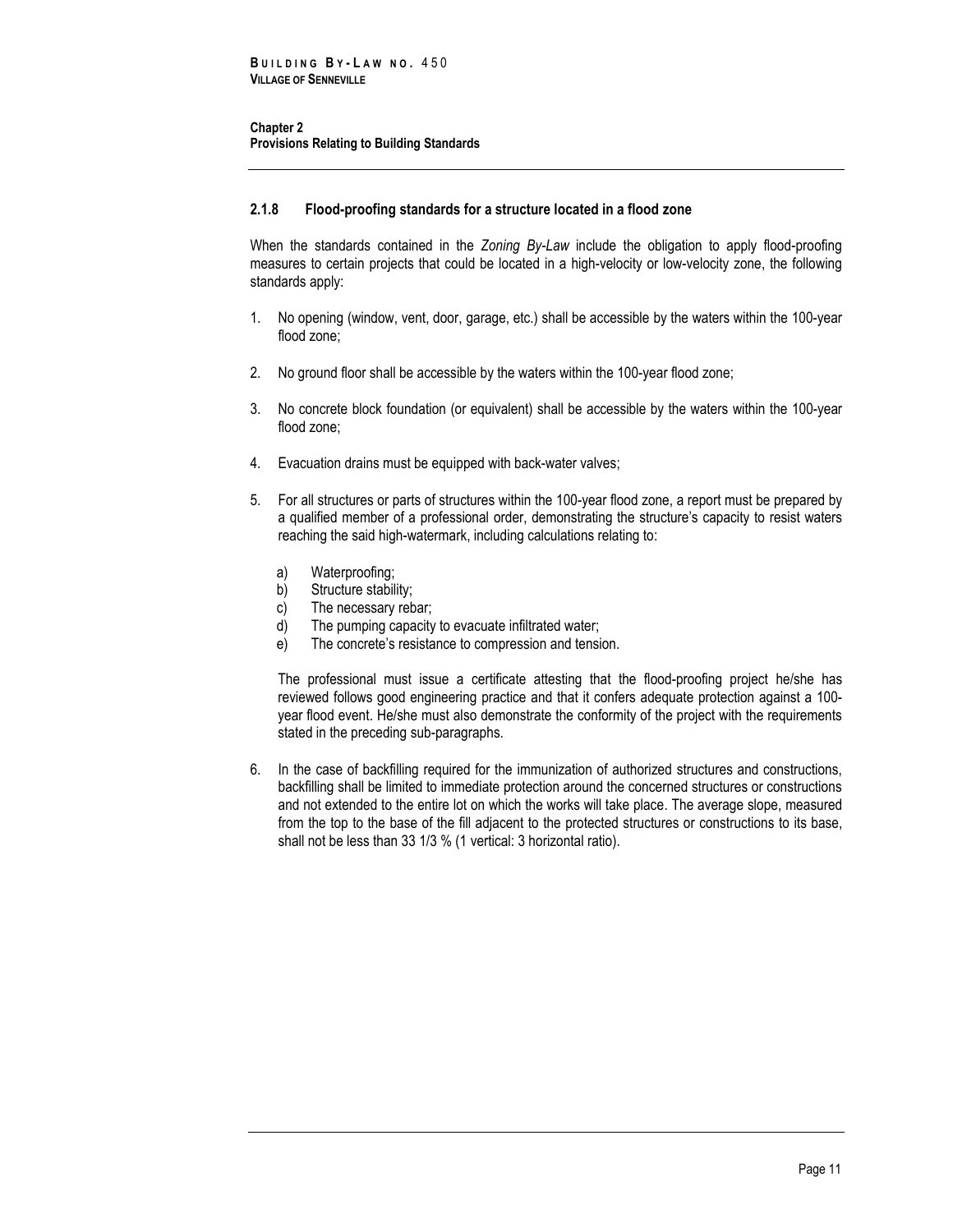# <span id="page-19-0"></span>**Division 2.2: Provisions Relating to Sustainable Building Techniques**

### <span id="page-19-1"></span>**2.2.1 Insulation materials**

All types of insulation materials are authorized, with the exception of saw dust and straw that is not in bales, for the roof and walls of main buildings provided they are covered by an exterior cladding material that is authorized in the *Zoning By-Law.*

### <span id="page-19-2"></span>**2.2.2 Geothermal systems**

Geothermal systems must comply with the Water Withdrawal and Protection Regulation (chapter Q-2, r. 35.2).

\_\_\_\_\_\_\_\_\_\_\_\_\_\_\_\_\_\_\_\_\_\_\_\_\_\_\_\_\_\_\_\_\_\_\_\_\_\_\_\_\_\_\_\_\_\_ Modified by Bylaw no. 451-1 in force on July 2, 2015.

### <span id="page-19-3"></span>**2.2.3 Green or planted roofs**

Green or planted roofs, both extensive and intensive, are authorized under the following conditions:

- 1. The slope of the roof is less than 35 %;
- 1. Rooftop access must be provided, inside or outside of the building. Exterior access to the roof must be located in the rear yard;
- 2. A professional must demonstrate the load-bearing capacity of the roof, taking into account the proposed green roof;
- 3. Crop cultivation is prohibited on rooftops;
- 4. If use of the green roof ceases, the installations and materials shall be removed within a timeframe of 6 months following the cessation.

### <span id="page-19-4"></span>**2.2.4 Low-flush toilets**

In all new buildings and structures, toilets must have a water debit that is less than 6 liters per flush (L/flush). This obligation also applies to a renovation.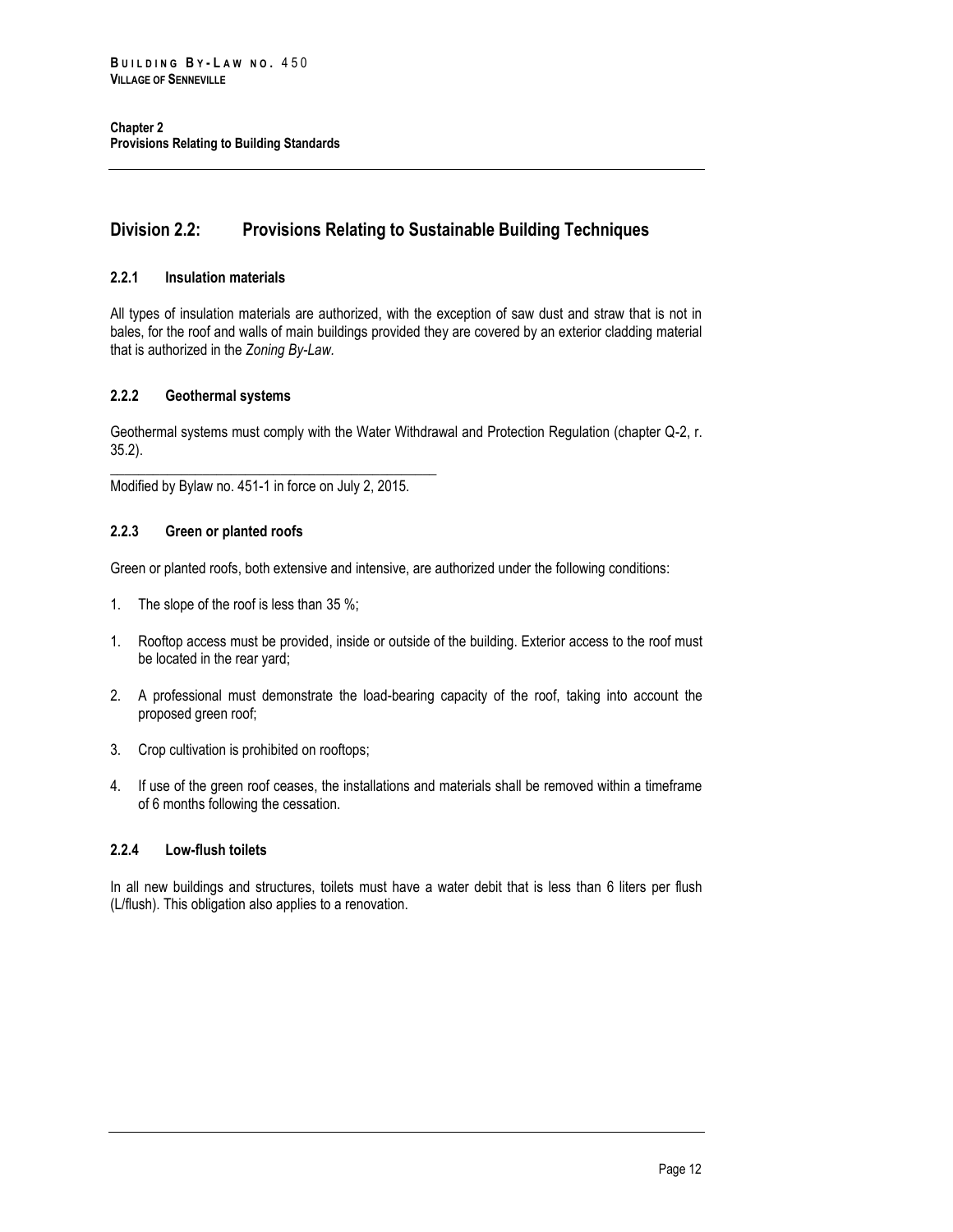## <span id="page-20-0"></span>**Division 2.3: Provisions Relating to Fortification and Protection Elements of a Structure**

### <span id="page-20-1"></span>**2.3.1 Scope of application**

Fortification and protection elements are prohibited except for structures or part of structures occupied by the following uses or activities:

- 1. Vaults or secured rooms located inside an industrial building for the protection and conservation of goods and products;
- 2. Establishments involved in research, manufacturing or storage, employing products or processes that must be protected in conformity with a law or a provincial or federal by-law;
- 3. Municipal, governmental or paragovernmental establishments.

### <span id="page-20-2"></span>**2.3.2 Authorized elements for building fortification**

The use, assembly, installation and maintenance of construction materials or components for the bulletproofing or fortification of all or part of a structure to protect against firearm projectiles, explosive charges, shocks or vehicular collision or another type of assault are authorized only for the uses or activities listed in section 2.3.1 of the present by-law.

Elements for fortification and protection include, but are not limited to, the following:

- 1. Type (H-6) laminated glass or any other glass specially reinforced to resist the impact of firearm projectiles or explosives or assault, composed of polycarbonate, Plexiglas or any other similar materials making them difficult to break;
- 2. Protective shutters made of steel or any other material, openwork or opaque, inside or outside of a building or structure, capable of resisting the impact of firearm projectiles or an assault;
- 3. Reinforced steel or specially designed doors to resist the impact of firearm projectiles, of explosions or of an assault;
- 4. Steel guard plates inside or outside of a building or structure;
- 5. Anti-intrusion grilles or metal bars, blocking a path, doors or openings of a building, with the exception of those installed to protect the openings of the basement or the ground floor;
- 6. Interior or exterior building walls or part of walls, made of reinforced steel or reinforced concrete or any other specially reinforced material designed to resist the impact of firearm projectiles, of explosions or of an assault;
- 7. Observation and surveillance posts specifically located on a building's rooftop and not accessible to the public;
- 8. Rigid or supple materials with bulletproof properties.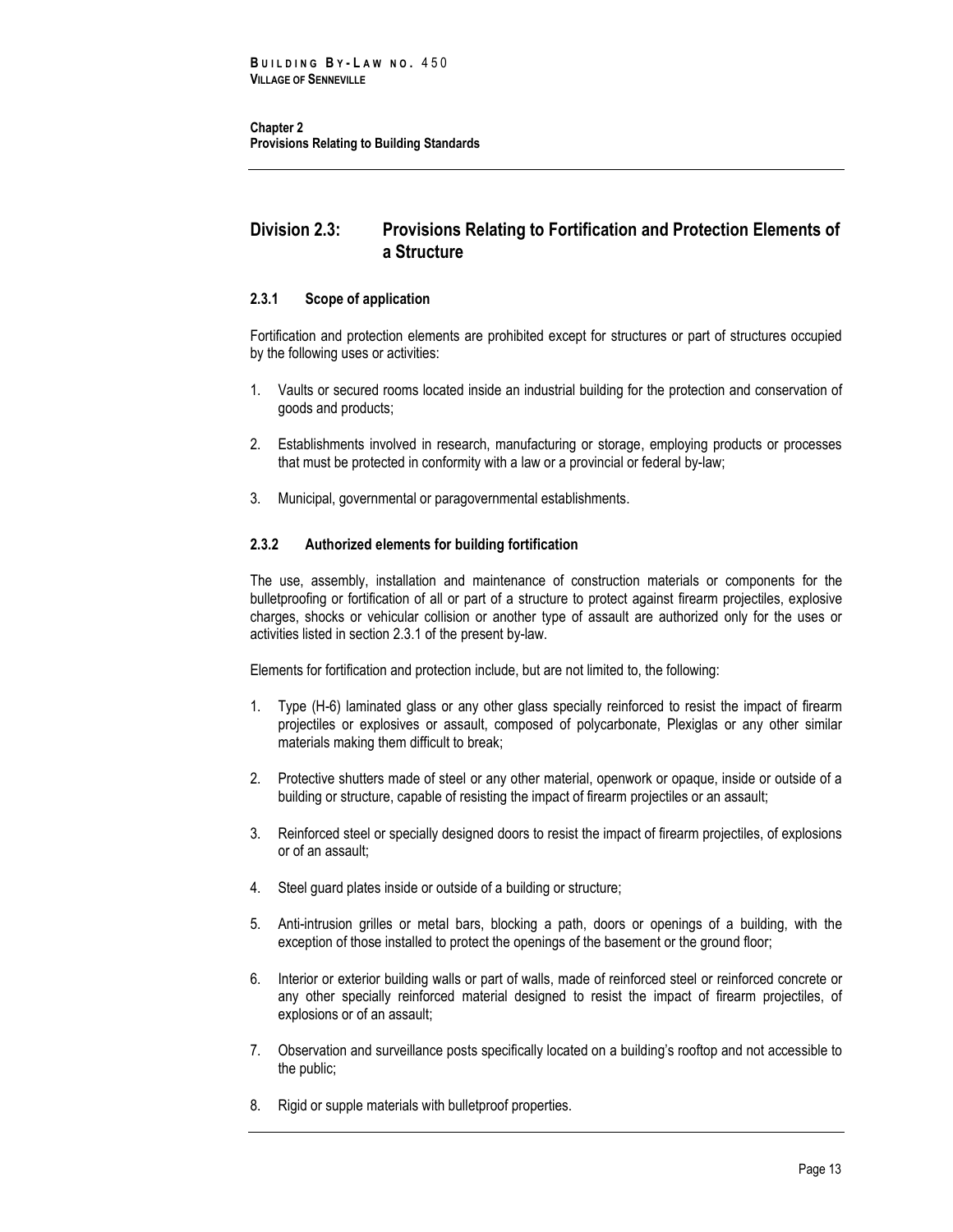## <span id="page-21-0"></span>**2.3.3 Cessation of a use**

Fortification and protection elements authorized in the present division shall be completely dismantled in the 6 months following the cessation of use or the removal of equipment for which they have been authorized.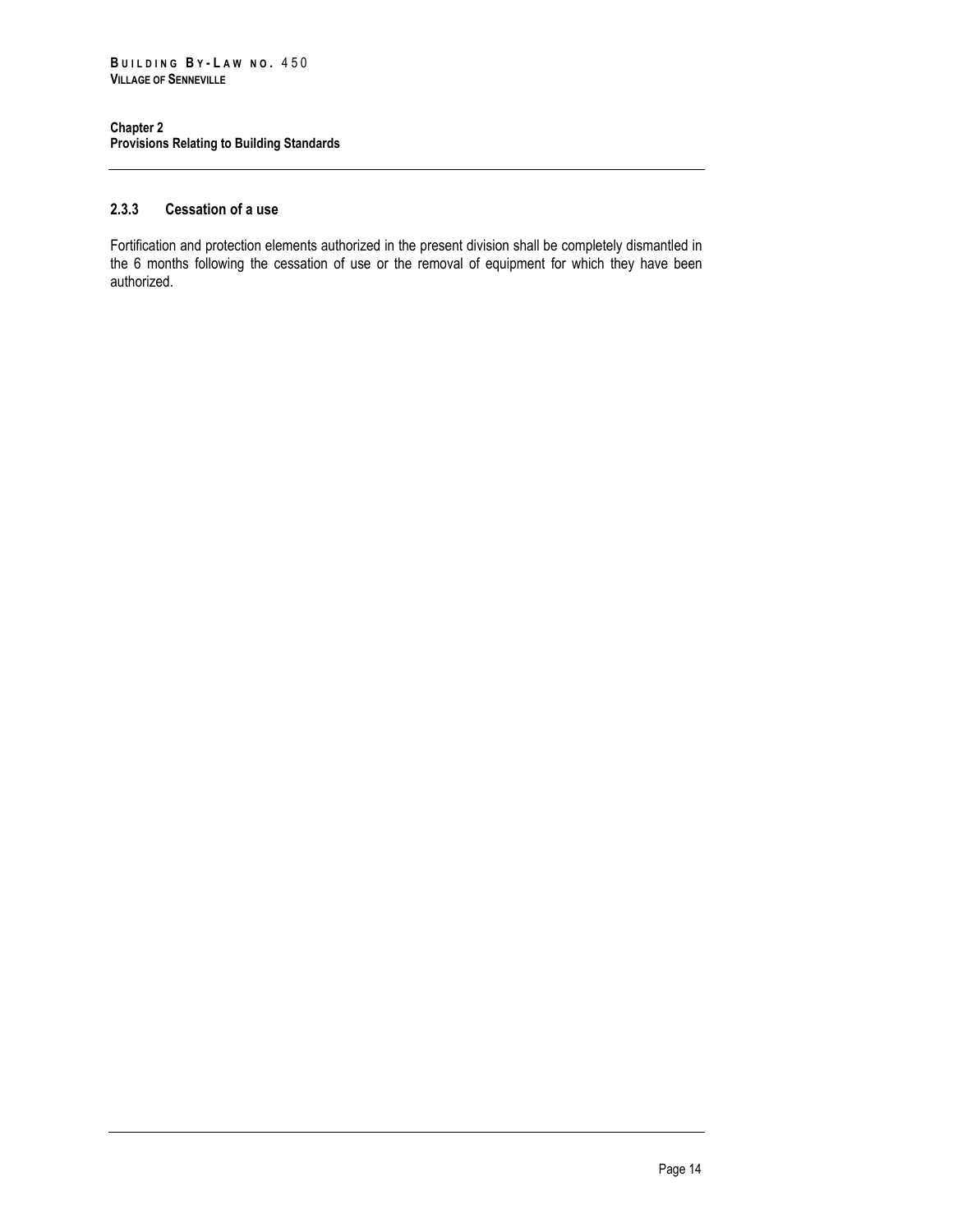# <span id="page-22-0"></span>**Division 2.4: Provisions Relating to the Responsibilities of the Applicant and Owner**

### <span id="page-22-1"></span>**2.4.1 Safety on worksites**

When work is carried out at less than 2 meters from the public domain, or when the designated official deems it necessary for public safety, worksites must be surrounded by a fence at least 1.80 meters in height and all measures must be taken to ensure the public's protection. The owner is responsible of any accident or damage to a person or to public or private property as a result of the work.

Any excavation of 2 meters or more in depth must be surrounded by a fence at least 1.80 meters in height as to ensure the public's protection at all times.

### <span id="page-22-2"></span>**2.4.2 Machinery and tools on the lot**

A building permit or certificate of authorization implies that the person carrying out the work is authorized to install and maintain on site the machinery, tools and necessary equipment required to carry out the work.

Machinery, tools and devices must be removed from the lot within a timeframe of 7 days following the completion of the work.

### <span id="page-22-3"></span>**2.4.3 Temporary occupation of the public domain**

During construction work on a structure, the temporary occupation of the public domain is authorized for the placement of equipment or construction materials or to dig a cavity. This authorization is valid for the duration of the work. The equipment, machinery or materials shall not impede traffic on the public domain.

Damage caused to the street, sidewalk or public domain resulting from the work shall be repaired at the expense of the permit or certificate applicant or the owner. This person is responsible for all accidents involving individuals or damage to property that has occurred due to this use of the public domain.

Activities such as mortar preparation, milling or the preparation of timber, stone or cement are not authorized on the public domain.

### <span id="page-22-4"></span>**2.4.4 Dumping of materials**

Materials dumped on a lot shall only be used for the construction of the building or project mentioned in the permit or certificate.

### <span id="page-22-5"></span>**2.4.5 Construction debris**

Construction debris shall be discarded in containers designed for this purpose.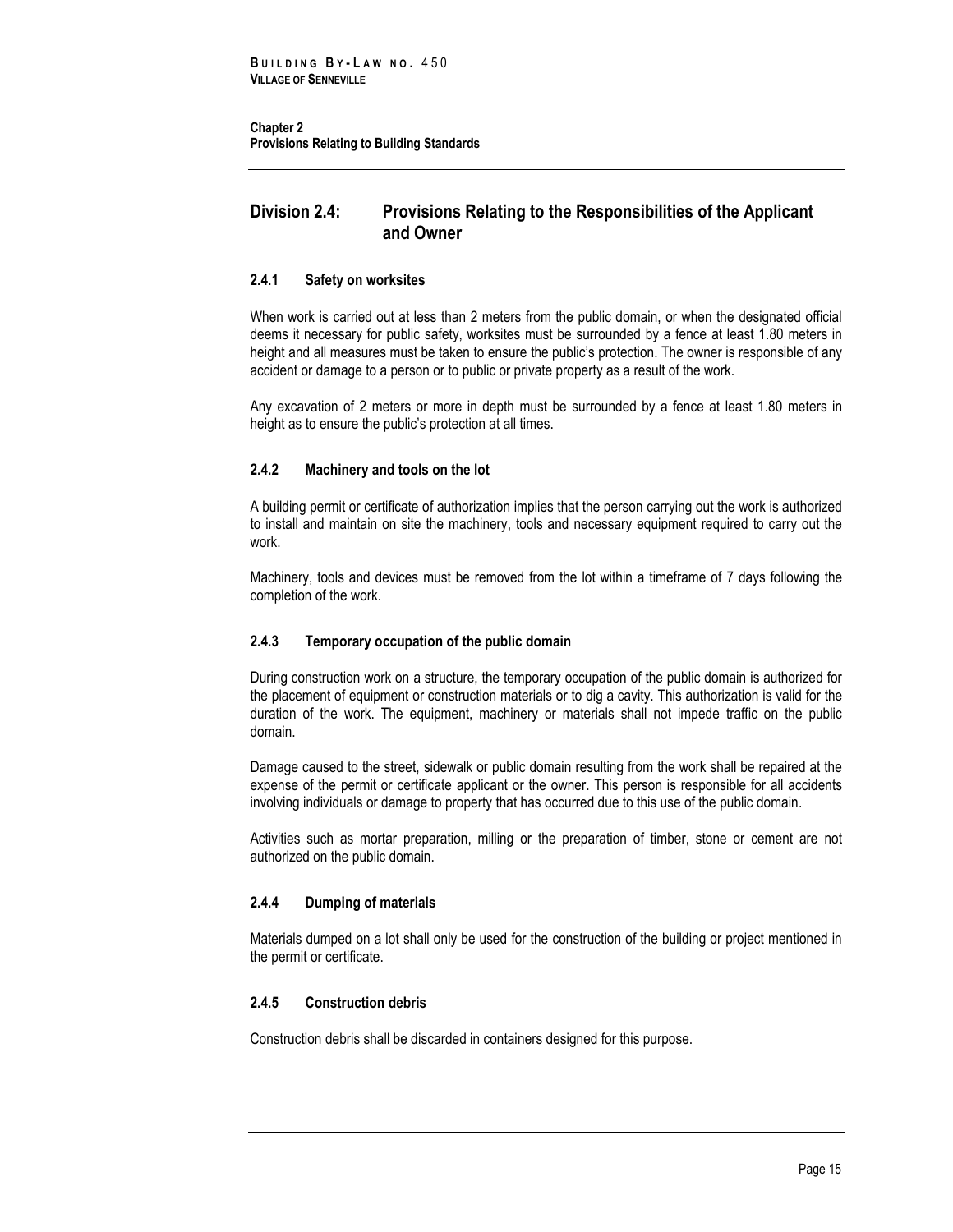## <span id="page-23-0"></span>**2.4.6 Site rehabilitation**

Once work is completed, all materials, debris, garbage and equipment must be removed. The lot must be returned to a state of cleanliness within 14 days following the completion of the work.

Specific provisions in the *Zoning By-Law* apply in regard to site grading, excavation and landfill operations*.*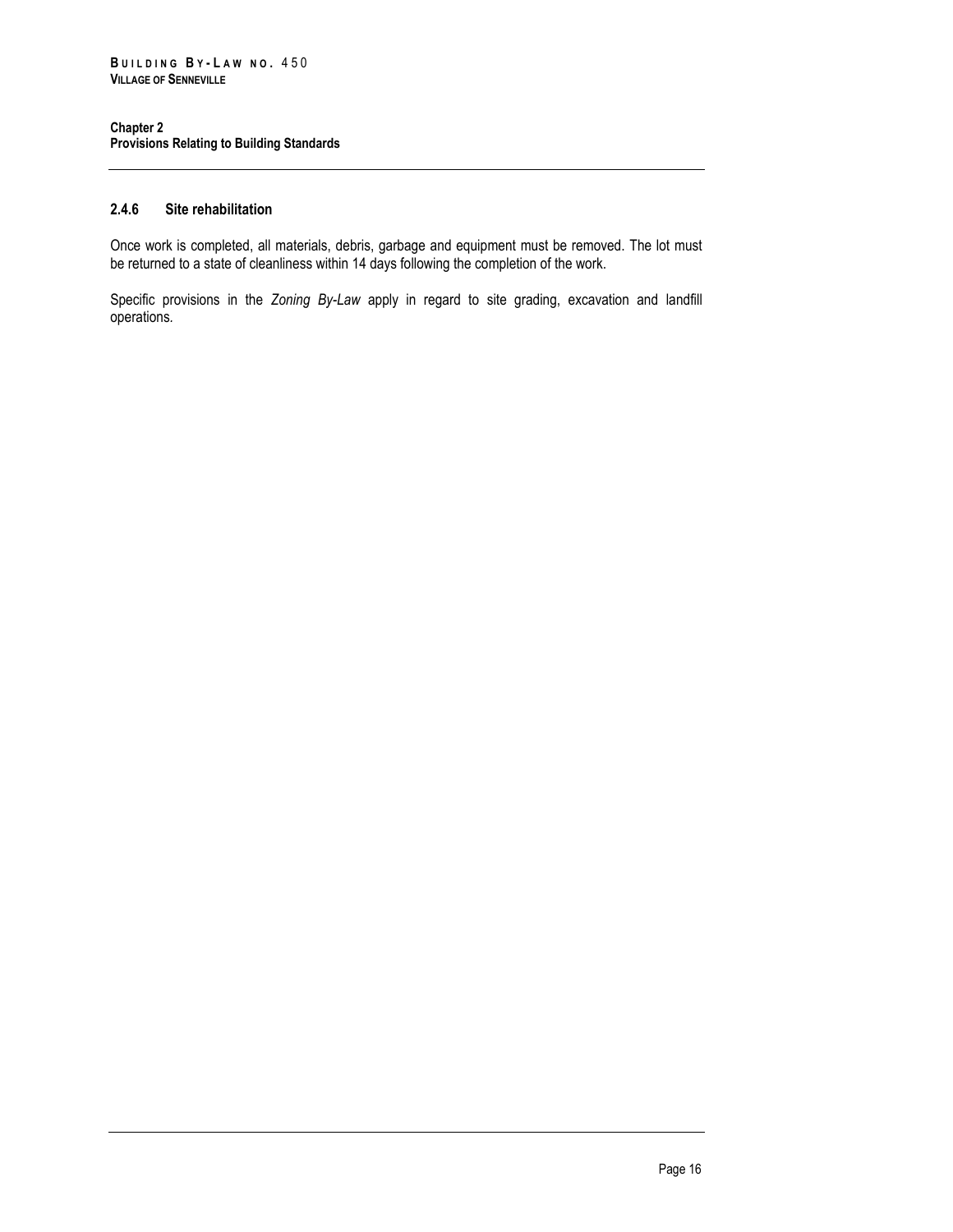## <span id="page-24-0"></span>**Division 2.5: Provisions Relating to Dangerous, Incomplete or Burnt Structures**

### <span id="page-24-1"></span>**2.5.1 Dangerous, destroyed or burnt structures**

Any structure that is dangerous, completely or partially destroyed or burnt shall be without delay, completely closed and barricaded and the site shall be protected by a fence having a minimum height of 1.80 meters, in order to prevent accidents and ensure public safety.

<span id="page-24-2"></span>In these cases, the structure must be demolished and rebuilt within 12 months.

### **2.5.2 Excavation or foundation**

Any excavation or foundation of an incomplete, burnt, destroyed or moved structure shall without delay, be protected by a fence having a minimum height of 1.80 meters, in order to prevent accidents and ensure public safety.

In all cases, the foundation of an incomplete, burnt, destroyed or moved structure shall not remain on the lot for more than 12 months.

### <span id="page-24-3"></span>**2.5.3 Incomplete or abandoned structure**

A structure that is incomplete or abandoned for more than 30 days after the expiry of the permit or certificate must be completely closed off and barricaded in order to prevent accidents and ensure public safety.

In all cases, an incomplete or abandoned structure must be demolished or completed in a timeframe of 12 months.

### <span id="page-24-4"></span>**2.5.4 Demolition of a structure**

Following the demolition work of a structure or part of a structure, the concerned lot must be cleaned of all debris or materials and must be in a state of cleanliness, within a maximum 14 days. Excavations must be filled within the same timeframe.

Once the filling operations are completed, the lot must be leveled as to prevent any water accumulation and must be in conformity with the provisions stated in the *Zoning By-Law.*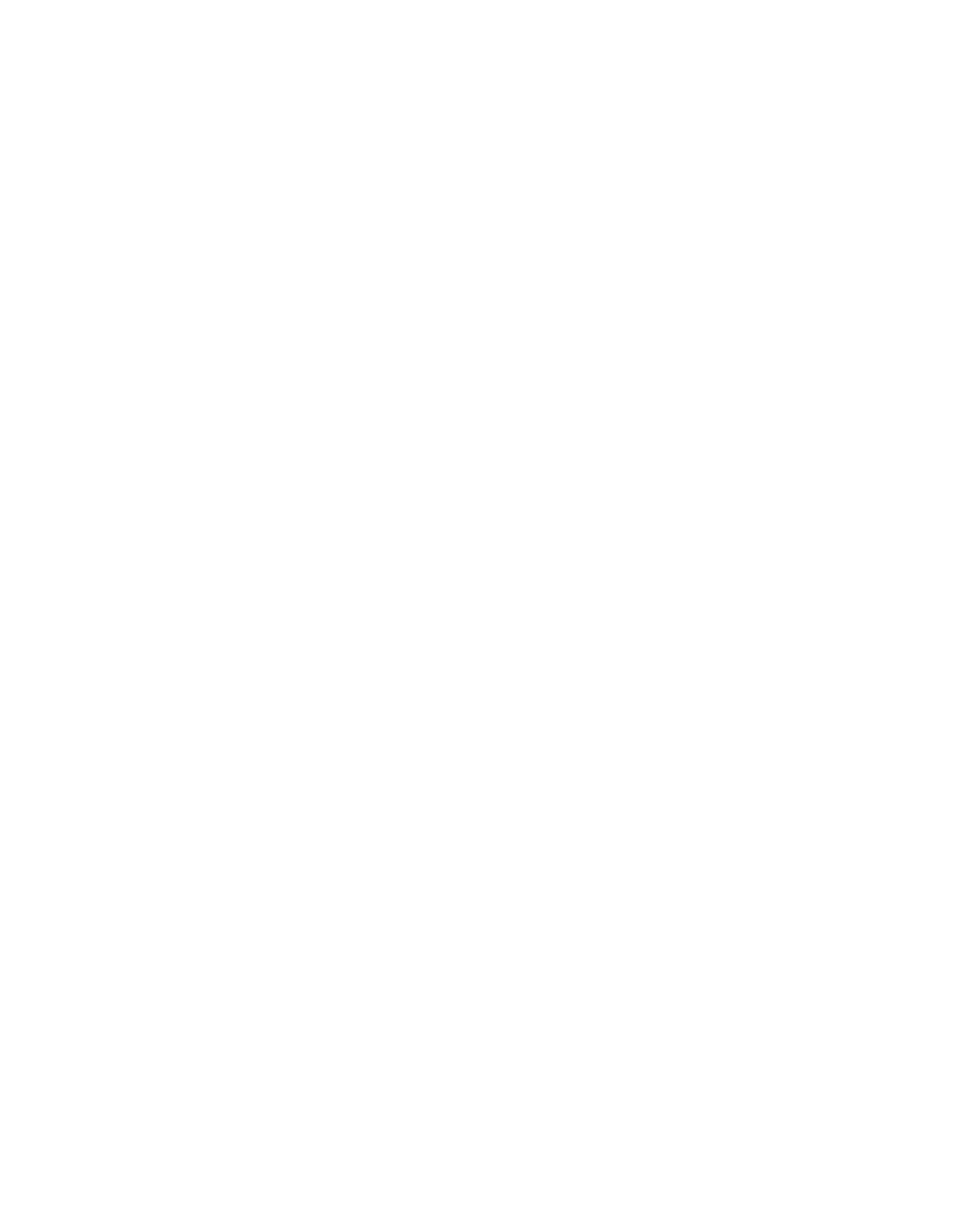

# <span id="page-26-0"></span>**CHAPTER 3:**

<span id="page-26-1"></span>**Final Provisions**